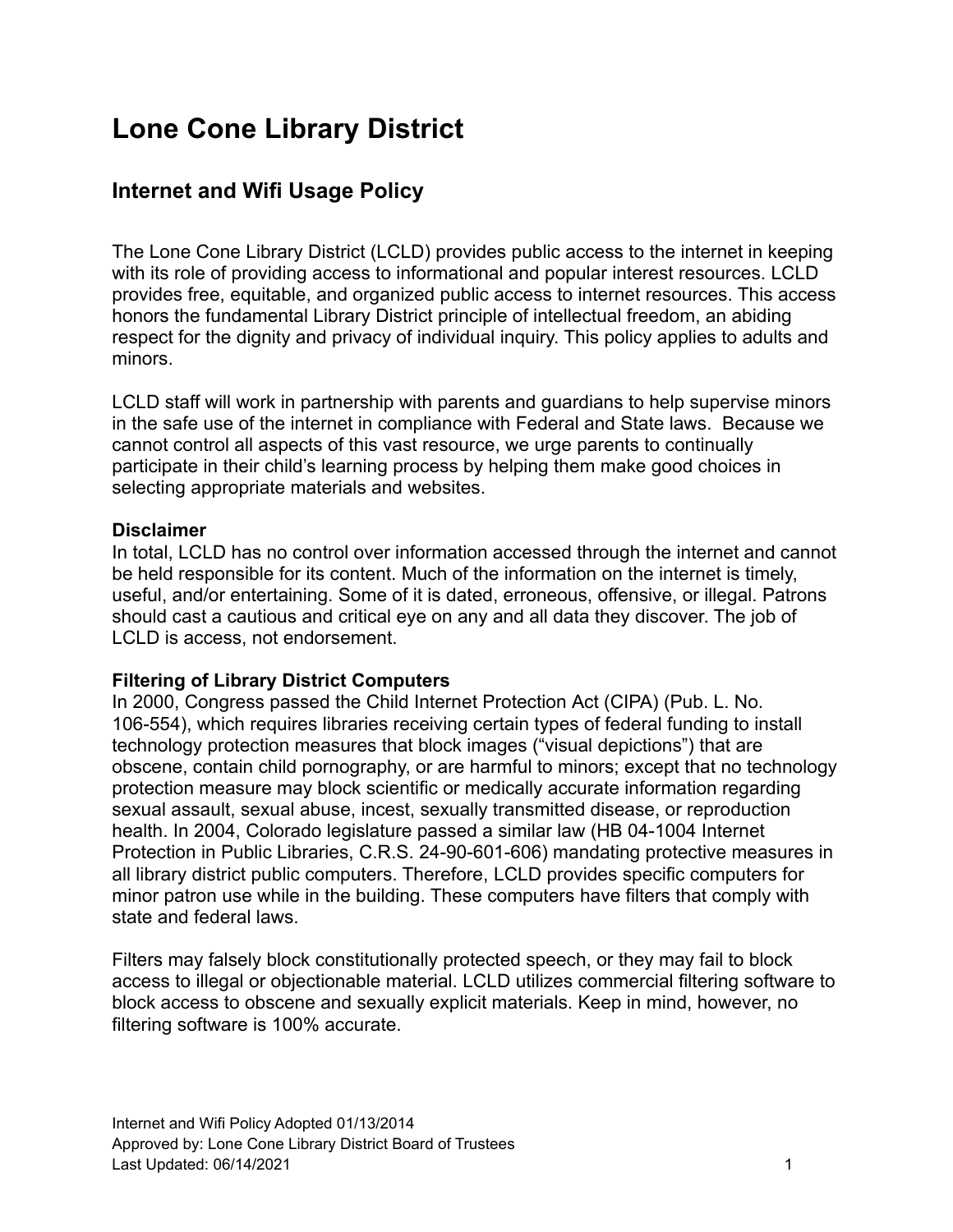#### **Internet Policy**

- Library patrons use the internet at their own risk. It may contain controversial material that some may find offensive.
- The library does not monitor and has no control over the information on the internet and cannot be held responsible for its content.
- Users should be aware that the internet is not a secure medium and that third parties may be able to obtain information regarding the user's activities. The library is not responsible for any loss or damage incurred by a user of the library's computer or telecommunications equipment.
- LCLD will not release information on the use of internet computers or specific websites accessed by members of the public, except as required by law or when necessary for the proper operation of the library.

#### **Wifi Policy**

- LCLD provides free wireless internet access inside and outside the building between the hours of 7:00 am and 10:00 pm daily. Contact library staff for the current password.
- Patrons need to be aware that the wireless network is not secure. Like many public wireless hotspots, information is not encrypted and is subject to electronic eavesdropping. Wireless users are responsible for providing security for their own equipment and electronic communications.
- By using the wireless network you are agreeing to comply with the library's policies concerning use of the internet.
- The library exercises no control over and will not be held responsible for user-supplied equipment or internet content that users choose to access or create using personal equipment.
- While the library strives to provide a quality wireless system, it cannot guarantee the signal quality, bandwidth availability, or general internet site availability at any time.

#### **Terms and Conditions**

By using the internet service provided by LCLD, patrons hereby expressly acknowledge and agree that there are significant security, privacy and confidentiality risks inherent in accessing or transmitting information through the internet, whether the connection is facilitated through wired or wireless technology. Security issues include, without limitation; interception of transmissions, loss of data, and the introduction of viruses and other programs that can corrupt or damage a computer.

Accordingly, patrons agree that LCLD is NOT liable for any interception or transmissions, computer worms or viruses, loss of data, file corruption, hacking or damage to a computer or other devices that result from the transmission or download of information or materials through the internet service provided.

Use of the wireless network is subject to the general restrictions outlined as follows. If abnormal, illegal, or unauthorized behavior is detected, including heavy consumption of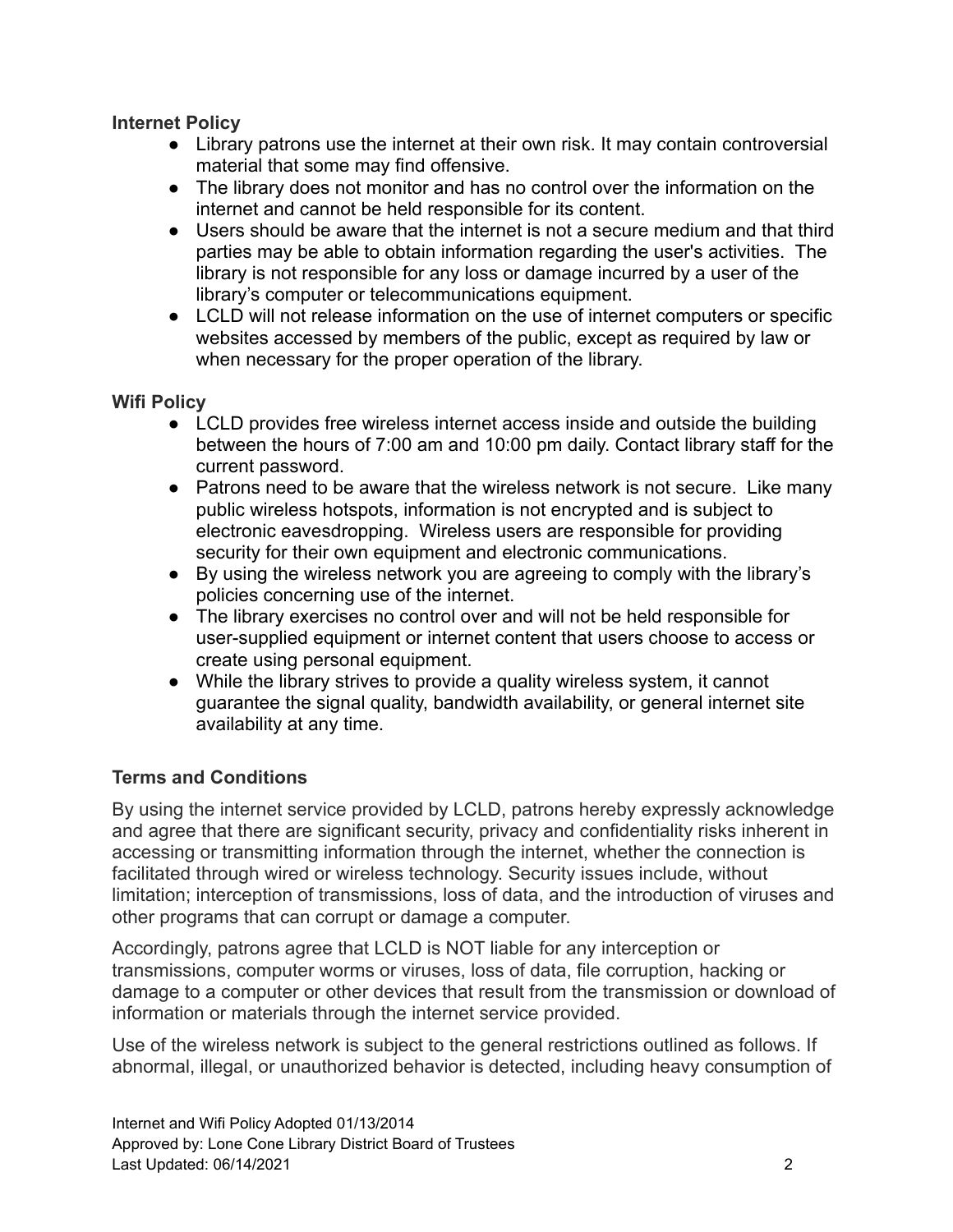bandwidth, LCLD reserves the right to permanently disconnect the offending device from the wireless network.

## **Examples of Illegal Uses**

The following are representative examples only and do not comprise a comprehensive list of illegal uses:

- 1. Spamming and invasion of privacy Sending of unsolicited bulk and/or commercial messages over the internet using the service or using the service for activities that invade another's privacy.
- 2. Intellectual property right violations Engaging in any activity that infringes or misappropriates the intellectual property rights of others, including patents, copyrights, trademarks, service marks, trade secrets, or any other proprietary right of any third party.
- 3. Accessing illegally or without authorization computers, accounts, equipment or networks belonging to another party, or attempting to penetrate/circumvent security measures of another system. This includes any activity that may be used as a precursor to an attempted system penetration, including, but not limited to, port scans, stealth scans, or other information gathering activity.
- 4. The transfer of technology, software, or other materials in violation of applicable export laws and regulations.
- 5. Export Control Violations
- 6. Using the service in violation of applicable law and regulation, including, but not limited to, advertising, transmitting, or otherwise making available ponzi schemes, pyramid schemes, fraudulently charging credit cards, pirating software, or making fraudulent offers to sell or buy products, items, or services.
- 7. Uttering threats;
- 8. Distribution of pornographic materials to minors;
- 9. Child pornography.

### **Examples of Unacceptable Uses**

The following are representative examples only and do not comprise a comprehensive list of unacceptable uses:

- 1. High bandwidth operations, such as large file transfers and media sharing with peer-to-peer programs (i.e.torrents)
- 2. Obscene or indecent speech or materials
- 3. Defamatory or abusive language
- 4. Using the service to transmit, post, upload, or otherwise making available defamatory, harassing, abusive, or threatening material or language that encourages bodily harm, destruction of property or harasses another.

Internet and Wifi Policy Adopted 01/13/2014 Approved by: Lone Cone Library District Board of Trustees Last Updated: 06/14/2021 3